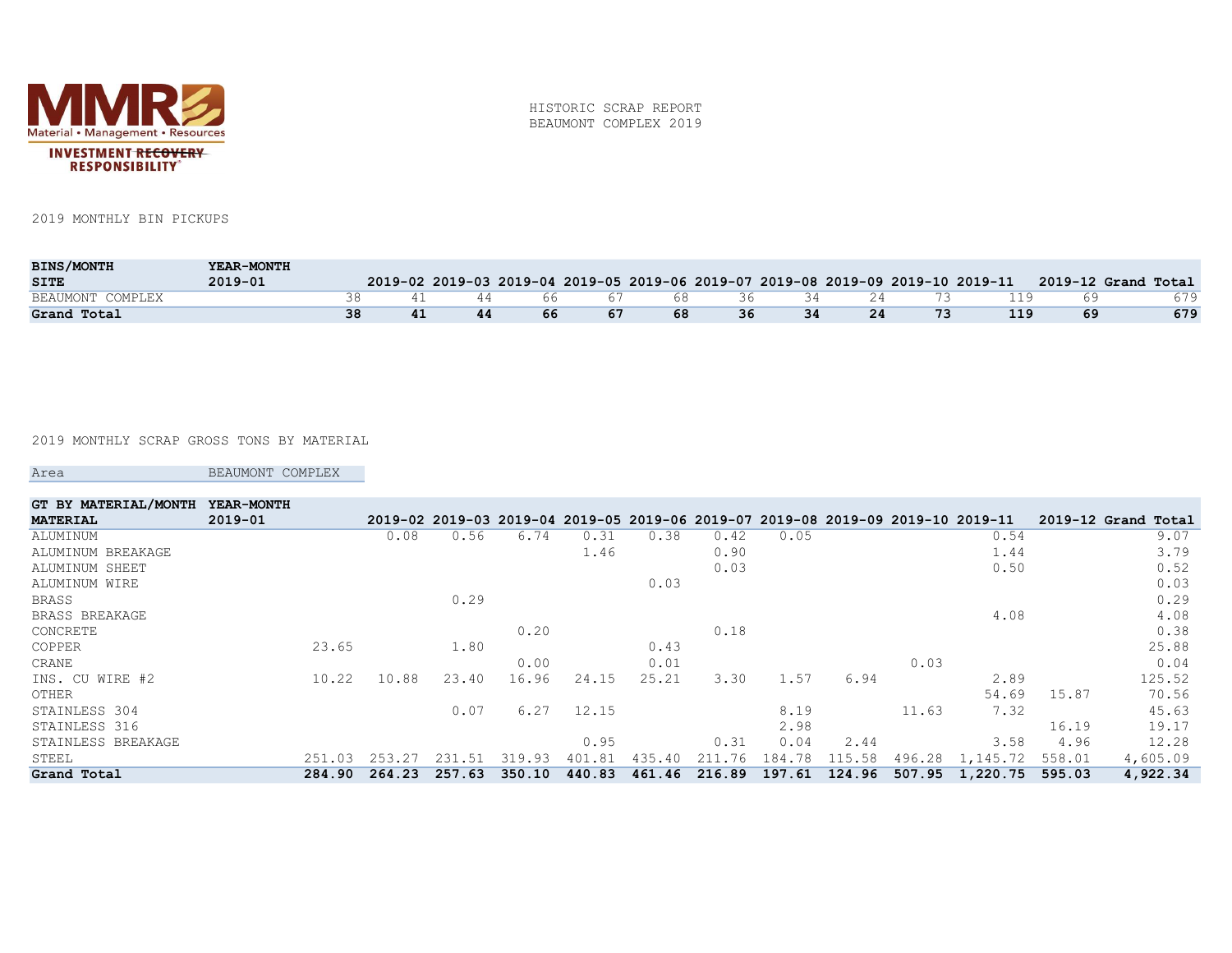

HISTORIC SCRAP REPORT BEAUMONT COMPLEX 2020

2020 MONTHLY BIN PICKUPS

| <b>BINS/MONTH</b> | YEAR-MONTH  |  |     |    |    |     |    |             |     |     |     |                                                                                                     |
|-------------------|-------------|--|-----|----|----|-----|----|-------------|-----|-----|-----|-----------------------------------------------------------------------------------------------------|
| <b>SITE</b>       | $2020 - 01$ |  |     |    |    |     |    |             |     |     |     | 2020-02 2020-03 2020-04 2020-05 2020-06 2020-07 2020-08 2020-09 2020-10 2020-11 2020-12 Grand Total |
| BEAUMONT COMPLEX  |             |  | 46. | 84 |    |     |    | 53 65 58 31 | -39 | 60. | 48. |                                                                                                     |
| Grand Total       |             |  |     | 84 | 53 | -65 | 58 | 31          | 39  | 60  | 48  | 611                                                                                                 |

2020 MONTHLY SCRAP GROSS TONS BY MATERIAL

AREA BEAUMONT COMPLEX

| GT BY MATERIAL/MONTH | <b>YEAR-MONTH</b> |        |        |            |        |        |               |                  |             |        |        |        |                                                                                                     |
|----------------------|-------------------|--------|--------|------------|--------|--------|---------------|------------------|-------------|--------|--------|--------|-----------------------------------------------------------------------------------------------------|
| <b>MATERIAL</b>      | $2020 - 01$       |        |        |            |        |        |               |                  |             |        |        |        | 2020-02 2020-03 2020-04 2020-05 2020-06 2020-07 2020-08 2020-09 2020-10 2020-11 2020-12 Grand Total |
| ALUMINUM             | 0.08              |        | 0.24   |            | 0.29   | 2.43   |               |                  |             |        |        |        | 3.04                                                                                                |
| ALUMINUM BREAKAGE    |                   |        |        |            | 1.17   |        |               |                  |             |        | 10.78  |        | 11.95                                                                                               |
| ALUMINUM SHEET       | 0.64              |        |        |            |        | 0.19   |               |                  |             |        |        |        | 0.82                                                                                                |
| BRASS                |                   |        | 4.28   |            |        |        |               |                  |             |        |        |        | 4.28                                                                                                |
| INS. CU WIRE #1      |                   |        | 0.10   |            |        |        |               |                  |             |        |        |        | 0.10                                                                                                |
| INS. CU WIRE #2      | 0.01              | 7.47   | 0.21   |            |        | 10.55  |               | 6.11             |             | 8.34   | 5.25   |        | 37.94                                                                                               |
| OTHER                | 23.44             | 18.82  |        |            |        |        | 3.29          |                  | 3.64        |        |        |        | 49.18                                                                                               |
| STAINLESS 304        | 0.03              |        | 5.71   |            |        | 0.28   |               |                  |             |        | 0.05   |        | 6.06                                                                                                |
| STAINLESS 316        |                   |        |        |            |        |        |               |                  |             |        | 3.04   |        | 3.04                                                                                                |
| STEEL                | 397.79            | 272.13 | 267.86 | .29<br>531 | 409.12 | 312.95 | 404.17        | $\pm 37$<br>- 91 | . 98<br>137 | 319.53 | 214.53 | 139.27 | 3,544.53                                                                                            |
| Grand Total          | 421.99            | 298.42 | 278.39 | 531.29     | 410.58 | 326.39 | 407.46 144.02 |                  | 141.62      | 327.86 | 233.65 | 139.27 | 3,660.95                                                                                            |